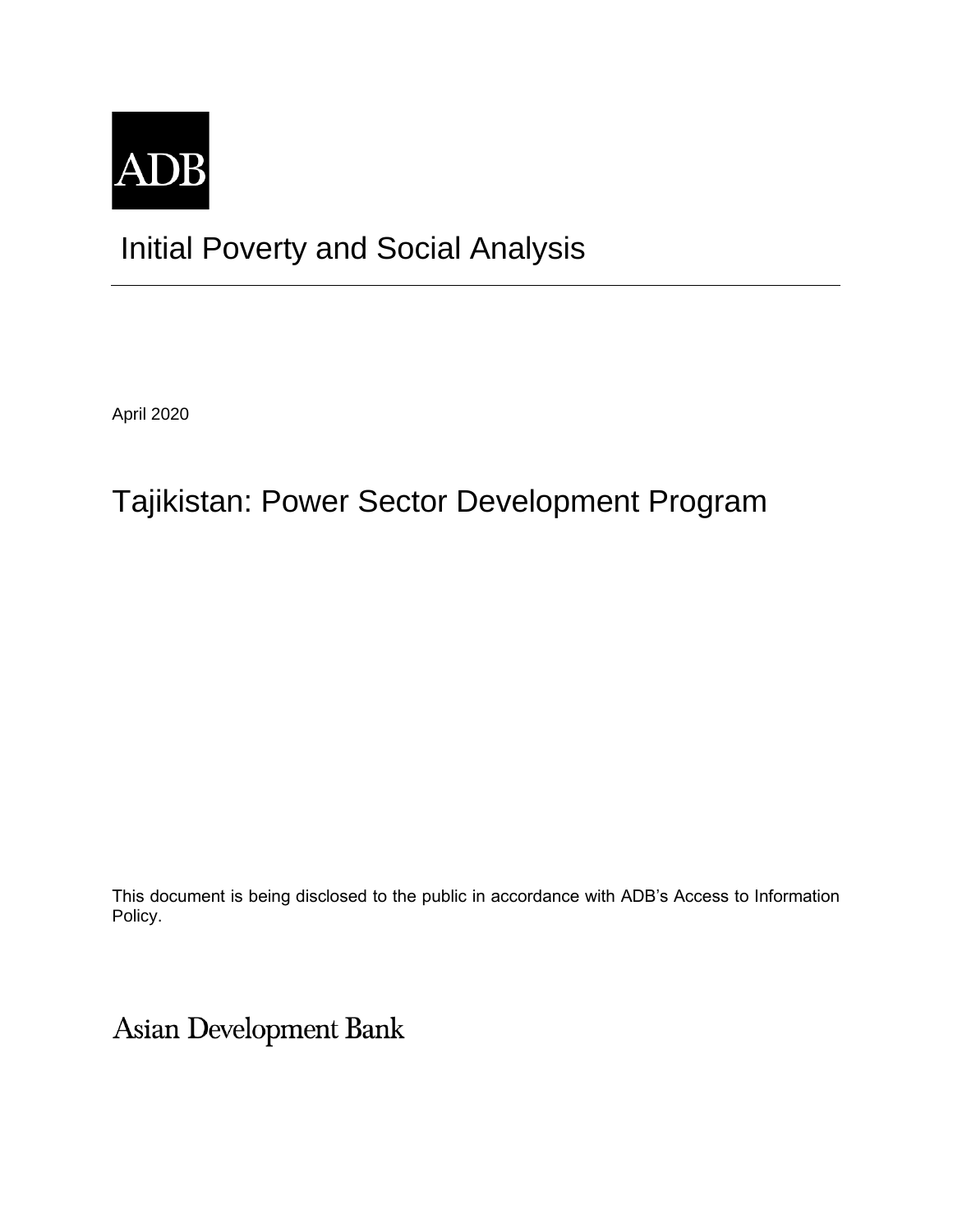### **CURRENCY EQUIVALENTS**

(as of 1 April 2020)

| Currency unit  | $\overline{\phantom{m}}$ | somoni (TJS) |  |
|----------------|--------------------------|--------------|--|
| <b>TJS1.00</b> | $=$                      | \$0.0980     |  |
| \$1.00         | $=$                      | TJS10.2000   |  |

#### **ABBREVIATIONS**

| ADB       | -                        | Asian Development Bank                           |
|-----------|--------------------------|--------------------------------------------------|
| EBRD      | $\qquad \qquad -$        | European Bank for Reconstruction and Development |
| <b>MW</b> | $\overline{\phantom{0}}$ | megawatt                                         |
| SOPI      | $-$                      | Sector Operational Performance Improvement       |
| TA        |                          | technical assistance                             |

#### **NOTE**

In this report, "\$" refers to United States dollars.

In preparing any country program or strategy, financing any project, or by making any designation of or reference to a particular territory or geographic area in this document, the Asian Development Bank does not intend to make any judgments as to the legal or other status of any territory or area.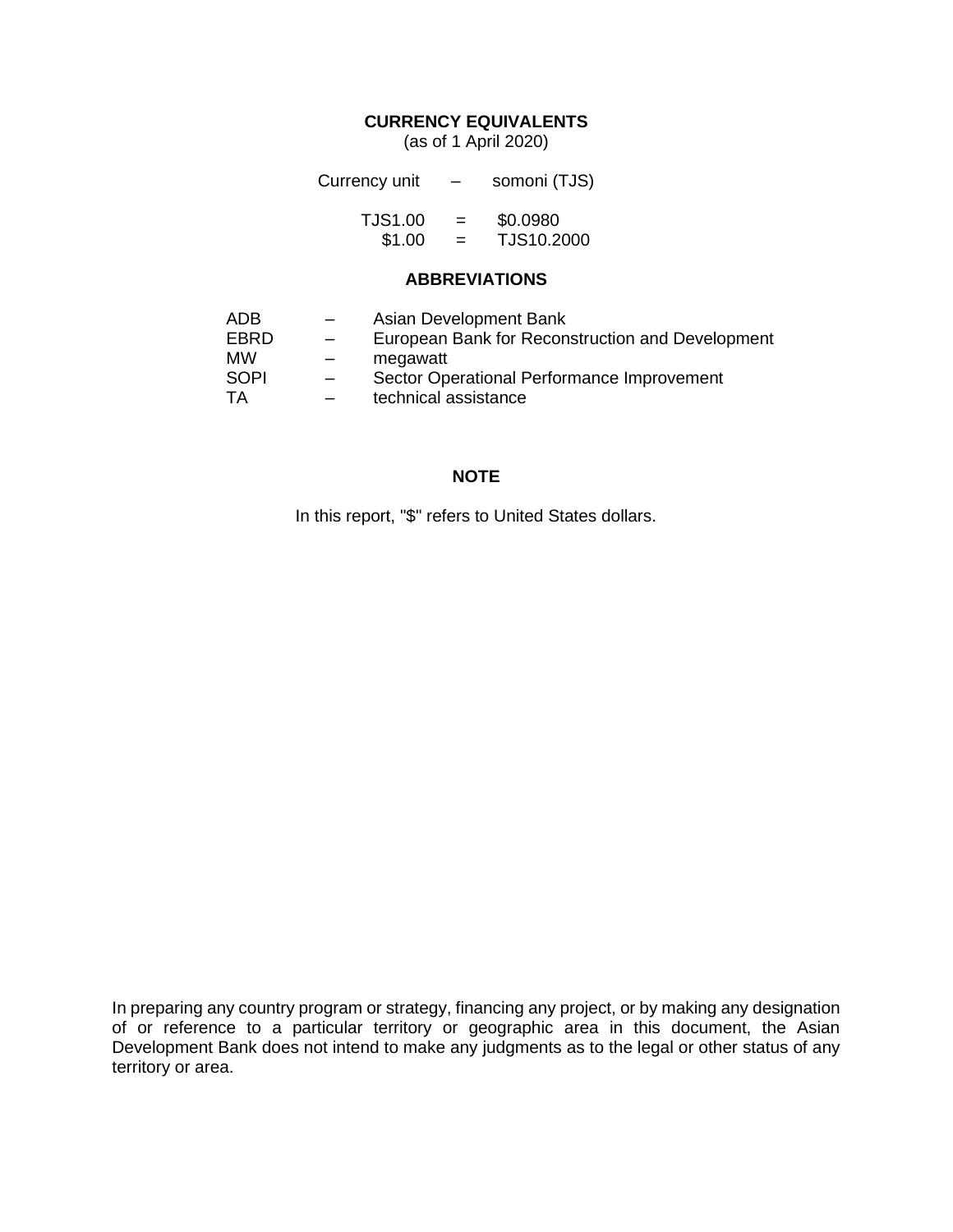### **INITIAL POVERTY AND SOCIAL ANALYSIS**

| Department/Division:<br><b>Central and West Asia</b><br>Financing Modality:<br>Sector<br>development<br>Department/Energy Division<br>program<br>POVERTY IMPACT AND SOCIAL DIMENSIONS<br>ı.<br>A. Links to the National Poverty Reduction Strategy and Country Partnership Strategy<br>The National Development Strategy (NDS) for 2016–2030 identifies energy security and efficient use of electricity as                                                                                                                                                                                                                                                                                                                                                                                                                                                                                                                                                                                                                                                                                                                                                                                                                                                                                                                                                                                                                                                                                                                                                                                                                                                                                                                                                                                                                                                                                                                                                                                                                                                                                                                                                                                                                                                                                                                                                                                                                                                                                                                                                                                                                                                                                                                                                                                                                                                                                                                                                                       |
|-----------------------------------------------------------------------------------------------------------------------------------------------------------------------------------------------------------------------------------------------------------------------------------------------------------------------------------------------------------------------------------------------------------------------------------------------------------------------------------------------------------------------------------------------------------------------------------------------------------------------------------------------------------------------------------------------------------------------------------------------------------------------------------------------------------------------------------------------------------------------------------------------------------------------------------------------------------------------------------------------------------------------------------------------------------------------------------------------------------------------------------------------------------------------------------------------------------------------------------------------------------------------------------------------------------------------------------------------------------------------------------------------------------------------------------------------------------------------------------------------------------------------------------------------------------------------------------------------------------------------------------------------------------------------------------------------------------------------------------------------------------------------------------------------------------------------------------------------------------------------------------------------------------------------------------------------------------------------------------------------------------------------------------------------------------------------------------------------------------------------------------------------------------------------------------------------------------------------------------------------------------------------------------------------------------------------------------------------------------------------------------------------------------------------------------------------------------------------------------------------------------------------------------------------------------------------------------------------------------------------------------------------------------------------------------------------------------------------------------------------------------------------------------------------------------------------------------------------------------------------------------------------------------------------------------------------------------------------------------|
|                                                                                                                                                                                                                                                                                                                                                                                                                                                                                                                                                                                                                                                                                                                                                                                                                                                                                                                                                                                                                                                                                                                                                                                                                                                                                                                                                                                                                                                                                                                                                                                                                                                                                                                                                                                                                                                                                                                                                                                                                                                                                                                                                                                                                                                                                                                                                                                                                                                                                                                                                                                                                                                                                                                                                                                                                                                                                                                                                                                   |
|                                                                                                                                                                                                                                                                                                                                                                                                                                                                                                                                                                                                                                                                                                                                                                                                                                                                                                                                                                                                                                                                                                                                                                                                                                                                                                                                                                                                                                                                                                                                                                                                                                                                                                                                                                                                                                                                                                                                                                                                                                                                                                                                                                                                                                                                                                                                                                                                                                                                                                                                                                                                                                                                                                                                                                                                                                                                                                                                                                                   |
| one of the four strategic priorities of the country, <sup>a</sup> which will lead to the ultimate goal of improving the population's living<br>standards through sustainable economic growth. This goal is aligned with the Tajikistan country partnership strategy<br>2016–2020, <sup>b</sup> where investment in energy and transport is one of the three pillars of inclusive growth. The country<br>partnership strategy aims to (i) support sustained and inclusive growth that is less susceptible to external shocks, and<br>(ii) create higher paying jobs. The Tajikistan country operations business plan provides for continued investments in<br>energy and transport infrastructure, areas where ADB has had a lead role. <sup>c</sup> Under the program, Tajikistan's energy<br>sector will be rehabilitated through policy reforms that will unbundle the sector, restructure Bargi Tojik's debt, and invest<br>in infrastructure.                                                                                                                                                                                                                                                                                                                                                                                                                                                                                                                                                                                                                                                                                                                                                                                                                                                                                                                                                                                                                                                                                                                                                                                                                                                                                                                                                                                                                                                                                                                                                                                                                                                                                                                                                                                                                                                                                                                                                                                                                                 |
| <b>B.</b> Targeting Classification<br>S General Intervention □ Individual or Household (TI-H) □ Geographic (TI-G) □ Non-Income MDGs (TI-M1, M2, etc.)<br>Policy reforms and improvements in energy infrastructure are expected to significantly improve the efficiency of the                                                                                                                                                                                                                                                                                                                                                                                                                                                                                                                                                                                                                                                                                                                                                                                                                                                                                                                                                                                                                                                                                                                                                                                                                                                                                                                                                                                                                                                                                                                                                                                                                                                                                                                                                                                                                                                                                                                                                                                                                                                                                                                                                                                                                                                                                                                                                                                                                                                                                                                                                                                                                                                                                                     |
| power subsector, which will improve its quality of services, allowing for increased access and use of energy for<br>economic development and poverty reduction, which will benefit the whole population.                                                                                                                                                                                                                                                                                                                                                                                                                                                                                                                                                                                                                                                                                                                                                                                                                                                                                                                                                                                                                                                                                                                                                                                                                                                                                                                                                                                                                                                                                                                                                                                                                                                                                                                                                                                                                                                                                                                                                                                                                                                                                                                                                                                                                                                                                                                                                                                                                                                                                                                                                                                                                                                                                                                                                                          |
| <b>C.</b> Poverty and Social Analysis<br>1. Key issues and potential beneficiaries. There has been sustained poverty reduction in Tajikistan since 1999 when<br>income poverty level was 81.0%; it was 29.6% in 2018. <sup>d</sup> However, regional disparities persist. In 2013, when national<br>poverty incidence was 35.6%, the urban poverty rate was 29.0%, while rural poverty was 40.0%. <sup>e</sup> Hence, almost half<br>of the rural population lives in poverty. The global food security index that covers 109 countries and measures food<br>affordability, availability, quality, and safety assigned a low score of 38.3 for Tajikistan (between Mali at 38.5 and<br>Bangladesh at 37.4) in 2014. The whole country, except Dushanbe, experienced extreme energy shortage up until<br>2017. The winter energy shortage in 2015 was estimated at 9% of annual consumption. Improving energy infrastructure<br>to minimize energy losses and operational and management costs will increase the reliability of electricity supply, and<br>enable businesses and industries to function efficiently, which will benefit all citizens, especially in rural areas.<br>2. Impact channels and expected systemic changes. Under the program, the aim is to improve the energy sector<br>by (i) unbundling the power subsector, (ii) restructuring Barqi Tojik's debt, (iii) introducing a sustainable management<br>structure, and (iv) improving the metering infrastructure.<br>3. Focus of (and resources allocated in) the transaction technical assistance (TA) or due diligence. As part of<br>due diligence, the program will look into social, poverty, and gender issues relevant to the power subsector, specifically<br>(i) possibilities of increasing women's employment in the sector through technical trainings; (ii) identifying ways to<br>increase women's participation in the sector, especially in distribution companies that provide direct services to end<br>users; (iii) identifying the size, extent, and kinds of energy users, e.g., households by income level, types of businesses<br>and industries, etc., and determining the impact of the program in terms of quality of access and cost of electricity<br>services; and (iv) determining the impact of smart metering on households and small entrepreneurs.<br>4. Specific analysis for policy-based lending. For the policy-based component, the technical assistance facility will<br>explore the effects of the unbundled generation, transmission, and distribution companies on the employment situation,<br>and identify ways by which displaced employees, especially women, can be retrained to take on jobs in the newly<br>established entities. It is envisaged that the regulatory reforms will produce energy policies that incorporate a gender<br>focus in terms of structure of the new operational entities, and in providing the needed services to end users. |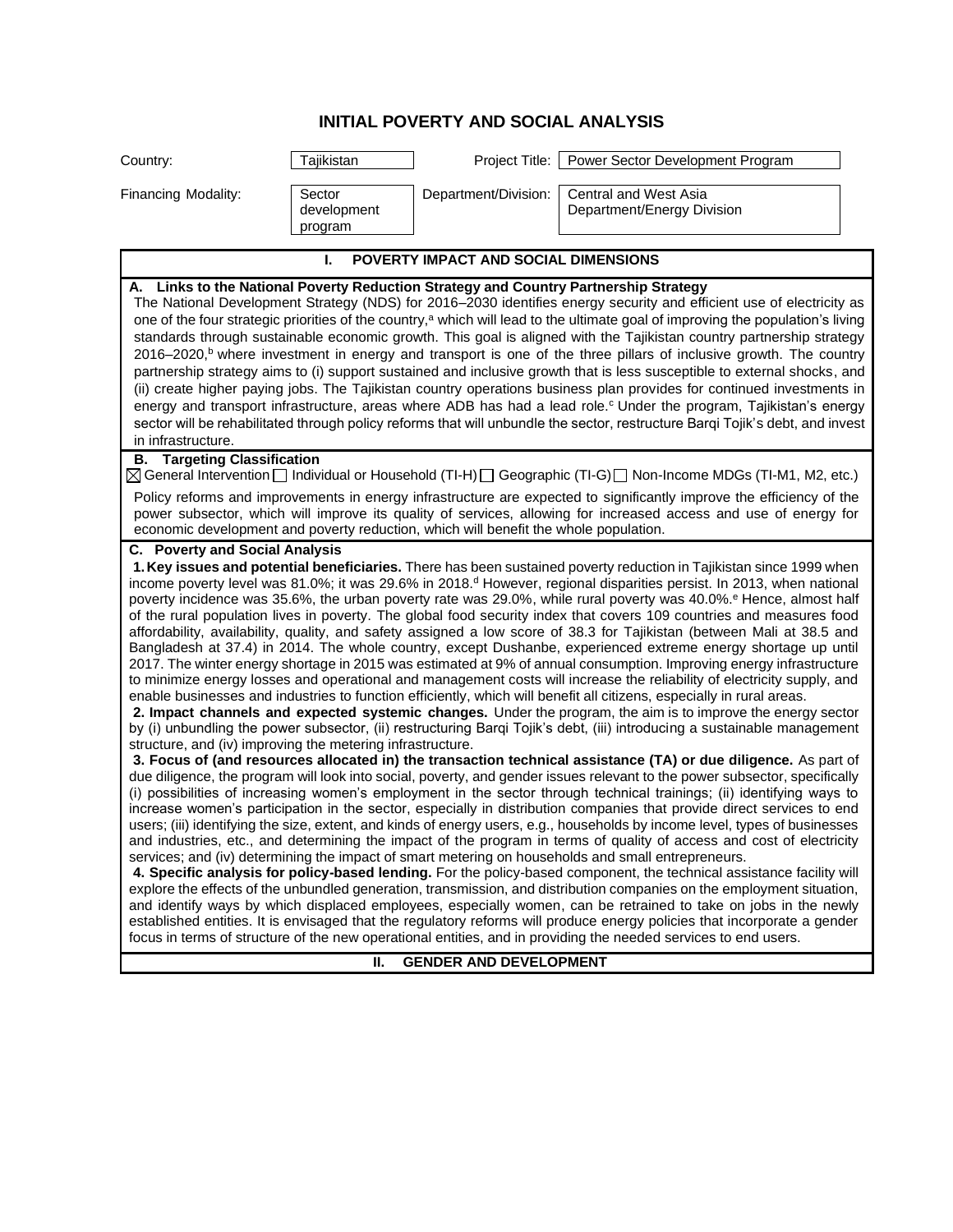**1. What are the key gender issues in the sector or subsector that are likely to be relevant to this program?**  Because of their roles in households, women are disproportionately affected by limited or unreliable access to electricity through increased time spent collecting and preparing traditional fuels (coal briquettes or dry dung) for cooking and heating water for bathing. Unreliable energy supply also negatively impacts businesses, especially small and homebased enterprises in which women are typically involved. In terms of participation in the energy sector, women comprise only a very small proportion; the average number of men employed in electricity, gas, and water supply is more than five times greater than the average number of women.<sup>f</sup> **2. Does the proposed project or program have the potential to make a contribution to the promotion of gender equity and/or empowerment of women by providing women's access to and use of opportunities, services, resources, assets, and participation in decision making?**  $\boxtimes$  Yes  $\Box$  No The program will address gender equity issues on two levels: corporate and community. At the corporate level, the reorganized companies are expected to (i) identify ways to increase women's employment, especially in technical positions; (ii) adopt gender-fair employment policies; (iii) ensure participation of women staff in skills training; and (iv) conduct gender-related awareness-raising activities. At the community level, the program will ensure that poor households, including households headed by women and other vulnerable households, as well as small businesses, are provided with affordable quality electricity services as well as be fully informed of their benefits from the program. The program will also explore possible collaboration of the energy entities with Technical and Vocational Education and Training (TVET) institutions to help produce more women technical workers in the energy sector. **3. Could the proposed project have an adverse impact on women and/or girls or widen gender inequality?**<br>
T Yes  $\boxtimes$  No  $\Box$  Yes **4. Indicate the intended gender mainstreaming category:** GEN (gender equity theme)  $\boxtimes$  EGM (effective gender mainstreaming) SGE (some gender elements) NGE (no gender elements) **III. PARTICIPATION AND EMPOWERMENT 1. Who are the main stakeholders of the project, including beneficiaries and negatively affected people? Identify how they will participate in the project design.** The stakeholders of the program include (i) the population, especially the households who are the end users of energy services; (ii) the private sector, including small entrepreneurs whose businesses are dependent on a consistent supply of energy; (iii) the government, especially the energy sector, and its employees; and (iv) big industries. Intensive consultations will be conducted and will include the communities, especially vulnerable members such as the poor and women. **2. How can the project contribute (in a systemic way) to engaging and empowering stakeholders and beneficiaries, particularly, the poor, vulnerable, and excluded groups? What issues in the project design require participation of the poor and excluded?** Meetings with stakeholders, including local governments, non-government organizations (NGOs) and community-based organizations, and consultations with local communities and/or affected people, will be conducted. Issues to be discussed include resettlement compensation of affected people (if any), protection of communities from construction and environmental disturbances, and safety hazards to workers and the public during civil works, including how to minimize risks of HIV/AIDS and human trafficking. All consultations will ensure the significant and meaningful participation of women. 3. What are the key, active, and relevant civil society organizations in the project area? What is the level **of civil society organization participation in the project design?**  $\boxtimes$  Information generation and sharing (M)  $\boxtimes$  Consultation (M)  $\Box$  Collaboration  $\Box$  Partnership **4. Are there issues during project design for which participation of the poor and excluded is important? What are they and how shall they be addressed?**  $\Box$  Yes  $\Box$  No **IV. SOCIAL SAFEGUARDS A.** Involuntary Resettlement Category AD BD CX FID **1. Does the project have the potential to involve involuntary land acquisition resulting in physical and economic displacement?** Yes □ No ⊠ All program works will be conducted within the premises of existing grid stations, existing transmission towers, and

beneficiary households (advanced meters). Thus, since only existing premises will be utilized for the program activities, no land acquisition or resettlement impacts are expected. **2. What action plan is required to address involuntary resettlement as part of the due diligence process?**  $\Box$ Resettlement framework  $\Box$  Social impact matrix agement system arrangement  $\boxtimes$  None

|  |                                                               | .                |
|--|---------------------------------------------------------------|------------------|
|  | $\Box$ Environmental and social management system arrangement | $\boxtimes$ None |

**B.** Indigenous Peoples Category  $\Box$  A  $\Box$  B  $\boxtimes$  C  $\Box$  FI

2